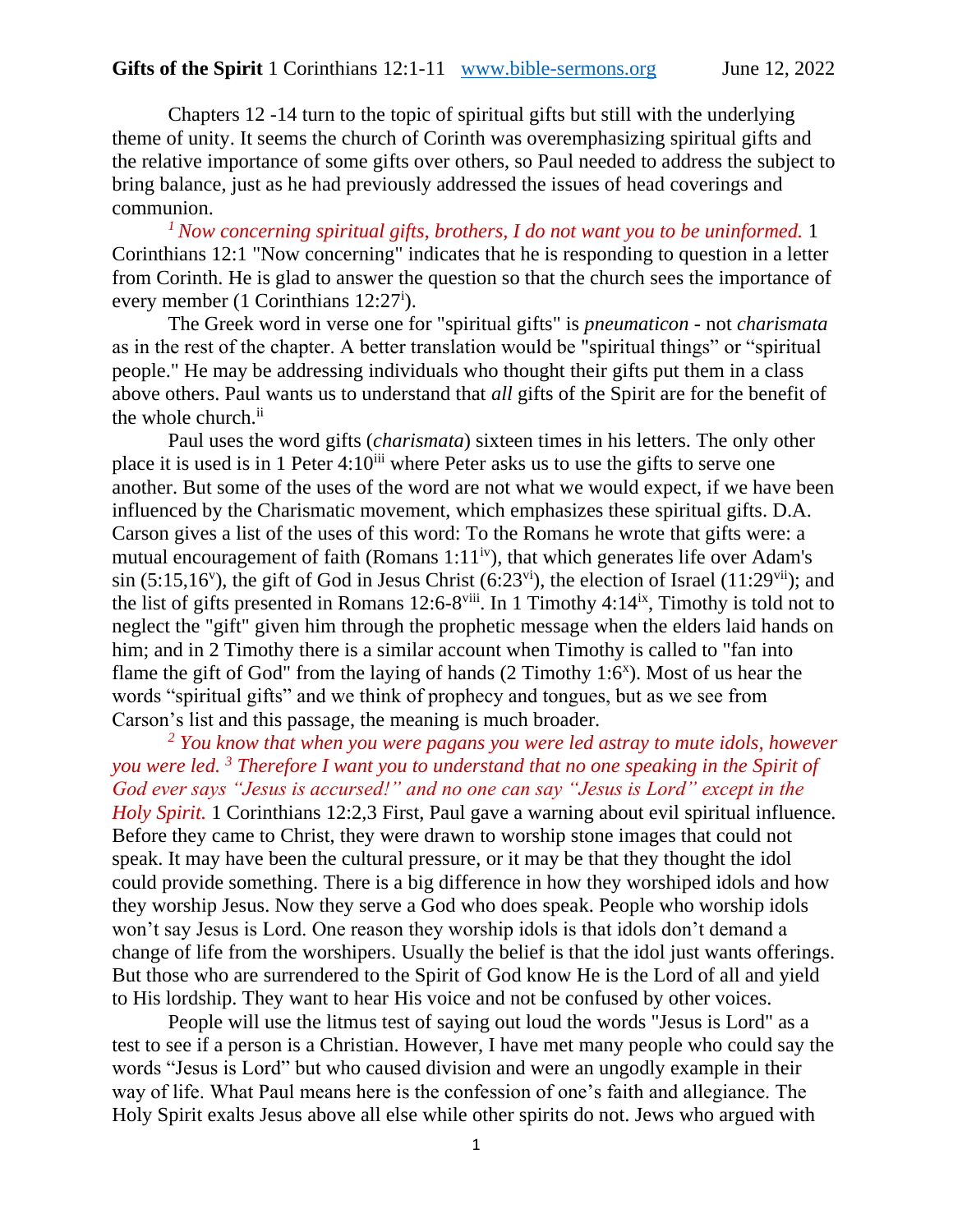Christians may have said, "Jesus is accursed!" There may have also been ecstatic utterances in the pagan worship services that cursed Jesus, but those utterances prompted by evil spirits would never declare Jesus as Lord. (Or even believers may have distorted what Paul said in Galatians  $3:13^{xi}$ .) What makes believers different from the rest of the world is our surrender to Jesus as Lord of our lives. Unbiblical teaching and counterfeit gifts should have no place in the church.

Paul may be implying that they did not turn from idols to Jesus by some great insight they came up with on their own. It was a gift from God who opened their eyes to the meaningless worship of an image and revealed to them the love of Christ who died for us. They didn't earn or deserve the gift. It was God's grace. That makes everyone in the church equal. All those who are born-again were gifted with the revelation that Jesus is Lord. That is the greatest spiritual gift! *When the Lord gives the believer the right to minister in His name, it is an occasion for humble brokenness and thankful service, not for self-importance, super-spirituality, and arrogant service*. xii

*<sup>4</sup> Now there are varieties of gifts, but the same Spirit; <sup>5</sup> and there are varieties of service, but the same Lord; <sup>6</sup> and there are varieties of activities, but it is the same God who empowers them all in everyone.* 1 Corinthian 12:4-6 God is a God of great variety. Look at creation. Look at the variety of human beings! There are the short, tall, blond, redheads, slender, round, black, white, and that is only on the outside. The variety of organisms in the world and their interdependence is astounding. The members of the body of Christ, which are the individuals who make up the church, have a similar variety of gifts and callings.

God distributes various types of gifts and callings to serve in various ways according to His design and plan for everyone. In all that variety the thing that is common is that God (Spirit and Lord) is the empowerment and giver behind it all. The service that each person is called to corresponds to the gift they have been given. And since it is God given, we can be sure each is an essential part of His plan and should work together with all the other gifts in the body of believers.

Notice in 4-6 there are varieties of gifts, service, and activities. They are said to come from the same Spirit, Lord, and God. If we get lost in the differences between gifts, service, and activities or between Spirit, Lord, and God, I think we are missing the point. Paul's overarching principle is that every member has something the body needs. Their gift or service all comes from the same God. There is a marvelous unity in the church's diversity. It is God who is the energy in all and coordinating it all. If a church accomplishes anything of eternal significance it is the effect of God's power manifested in the activity of the various gifts.

*<sup>7</sup> To each is given the manifestation of the Spirit for the common good.* 1 Corinthians 12:7 This verse is the summation of what Paul is declaring in this chapter. Members of a local body of believers are not in competition with one another. Their gifts, service, and activities are to be building one another up in love (Ephesians  $4:12^{xiii}$ ). Each is serving for the common good of all. The focus on the individual members is not on what they can receive but on what they can give one another. Many of the organized religious meetings of today are just the opposite, as attendees come to receive rather than to give. If we approach our gathering together as a place to meet our needs, we are being like any organization in the world. Our participation is to be giving our unique manifestation of the Spirit to add to all the others for the good of all.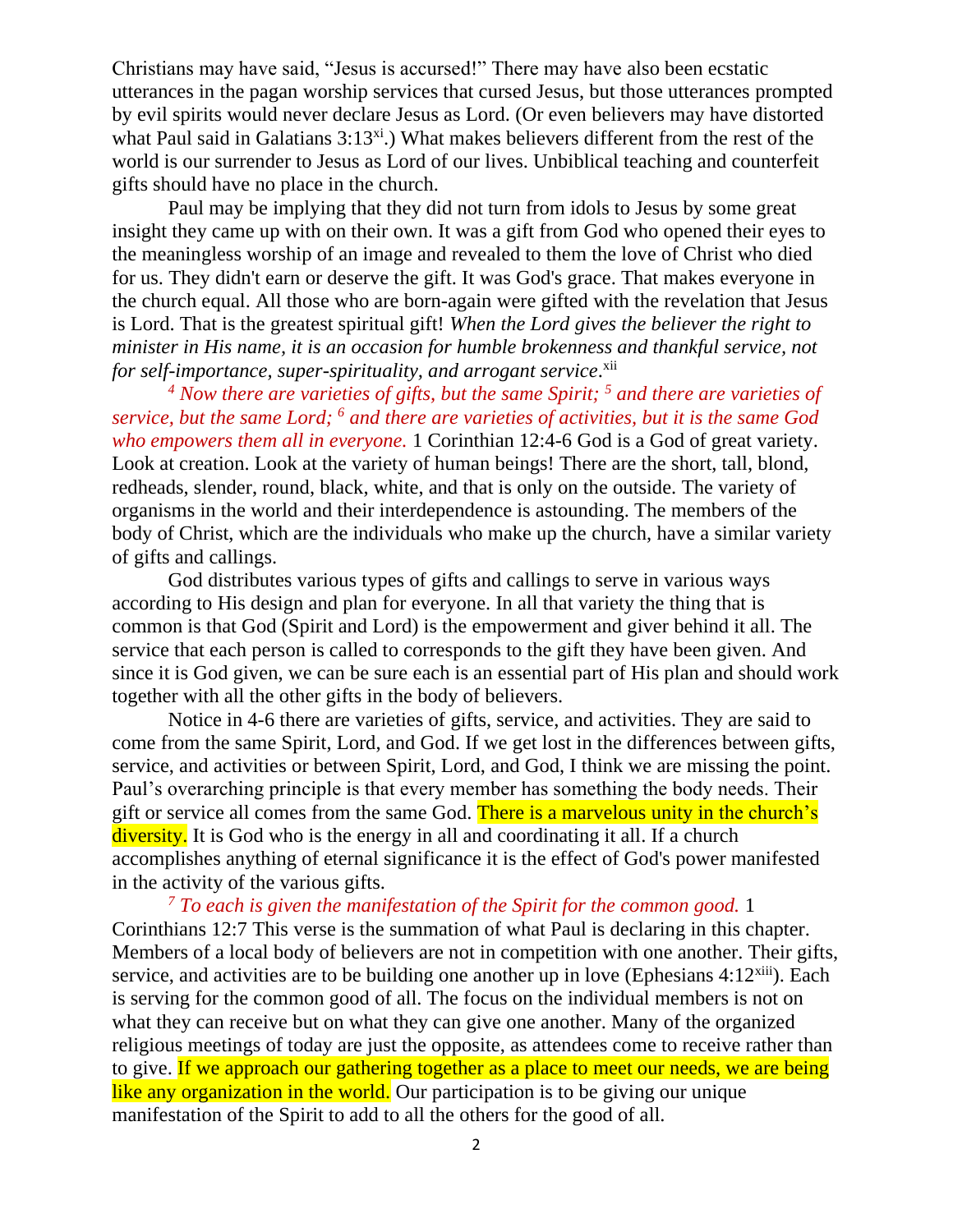*"If each of us can learn to glory in the fact that we matter little except in relation to the Body, and if each will acknowledge the worth in every other member, then perhaps the cells of Christ's Body will begin acting as Christ intended."xiv* All gifts except that of a spiritual prayer language that is not translated are for the building up of one another (1 Corinthians  $14:4<sup>xy</sup>$ ). Imagine the beauty the world would see if everyone in a church was there for the purpose of others and not themselves. People come and go because they don't get what they want. But that is not why we gather. We gather to give not to get, and in the process, we receive what we really need*.* Every identity and ability are for the good of others. Our self-focused culture, nor any worldly culture, will ever be able to understand this. It only happens in a body of believers who are yielded to the Holy Spirit.

Living for the common good is the idea behind communism, but without the Spirit of God and the gifts and their service it ends up with everyone seeing how little they can do. Communism fails because people without the Spirit are selfish (1 Corinthians 2:14xvi; Philippians  $2:3^{xvii}$ ). That is why there are very few kibbutz left in Israel. That is why the Pilgrims first years were a failure. They tried to have everyone sharing the work which resulted in each doing as little as possible. Once they assigned each person their own land, the colony began to thrive. That is evidence they could have been successful if they were Spirit empowered to give of themselves for the sake of one another. The only way we can see verse 7 lived out is in a group of Christians filled with the Spirit and obeying Jesus' command to love one another (Acts 2:44,45xviii). We see that in the early church in Jerusalem. Naturally our old nature thinks everyone volunteering their part would be nice, but then we start comparing our efforts with others and become critical and start backing off. It doesn't matter what others do! If you are serving the Lord and not yourself, there is no need to compare. It is the Lord whom you are serving (Colossians 3:24 $x$ ix; Romans 12:11 $x$ x).

This verse is telling us that if we have received grace, we have grace's gifts. Some people say they don't have a gift or don't know what it is. Paul says, *"To each is given ..."* It is who you are and the talents you were born with plus a God given ability. We often look for a mystical thing that is super-spiritual and overlook the very practical which is most needed and can be a manifestation of the Spirit when it is offered in love.

*<sup>8</sup> For to one is given through the Spirit the utterance of wisdom, and to another the utterance of knowledge according to the same Spirit,* 1 Corinthians 12:8 Examples of spiritual gifts begins here in verse 8 and lists nine of the gifts of which the Corinthians must have practiced. It is not a complete list as other gifts are mentioned in Romans 12:6- 8. The only one in that passage that we see in this passage is prophecy. The ones that differ from this list are teaching, exhortation, service, leading, giving, and acts of mercy. That sounds a lot less mystical than the list here. The point is not that together they make up all the gifts, but that there are a great variety of gifts, and all are equally important. Paul is not defining each or prioritizing one above another, but rather emphasizing that all the gifts come from the same Spirit for the common good of all.

Word of wisdom -To declare the wisdom from above regarding the gospel of Jesus. Other see it as divine insight into a given situation (See 2:6-16<sup>xxi</sup>). Paul is not referring to the eloquent rhetoric used to convince people. He denounced that in  $1:17^{xxii}$ . This is not a manifestation of one's intellect. This gift is a manifestation of the Spirit.

Utterance of knowledge -This is inspired teaching or insight into Scripture. Others believe it is supernatural insight into a person's life or situation. In 1:5<sup>xxiii</sup> Paul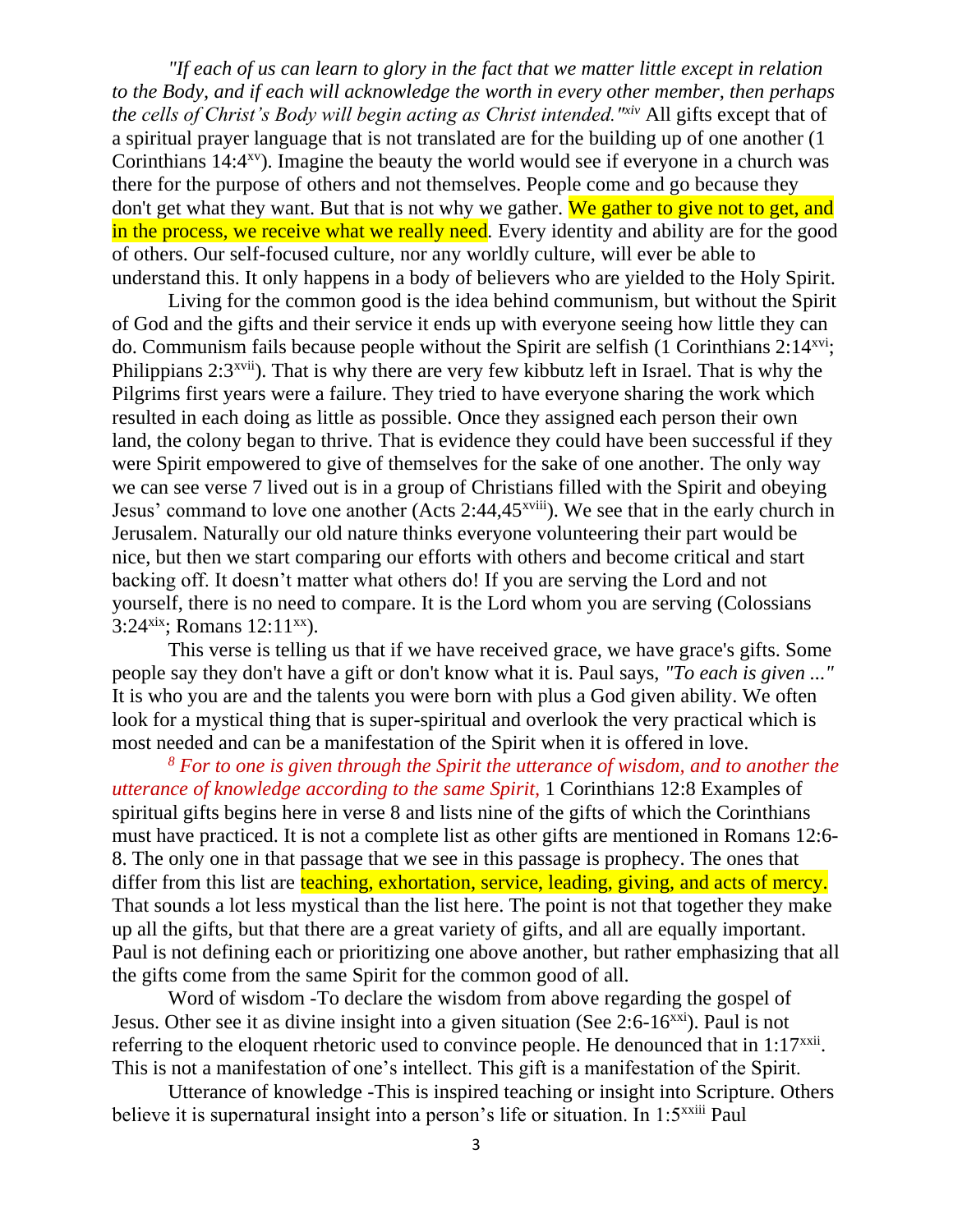commended the Corinthians speech and knowledge, but then in chapter 8 he addressed their misuse of knowledge that did not take into consideration the needs of others. When gifts are manifested, they are always to be for the common good.

*9 to another faith by the same Spirit, to another gifts of healing by the one Spirit,* 1 Corinthians 12:9 Faith - It is also a gift. Some people have extraordinary trust in God and His Word. This gift can increase by hearing God's Word (Romans  $10:17^{x\times i\nu}$ ). Healing -is the supernatural restoration of physical or emotional health.

*<sup>10</sup> to another the working of miracles, to another prophecy, to another the ability to distinguish between spirits, to another various kinds of tongues, to another the interpretation of tongues.* 1 Corinthians 12:10 The translation "working of miracles" probably conveys something to us today that is different from what Paul intended. In Greek the phrase is the "workings of powers" or "effective power."

Paul expressed in 1:18<sup>xxv</sup>, 24<sup>xxvi</sup> that the preaching of Christ crucified is the power of God. In 2:4,5xxvii Paul said his preaching was a demonstration of the Spirit and of power. So, if we interpret "powers" from other uses in this letter, we might interpret it as effective preaching of God's Word. In other words, preaching the Word in the power of the Spirit that brings about change in the hearer, which *is* miraculous, but not what we think of as miracles. I am not to saying that the Spirit did not give miraculous signs in the New Testament or since. We have ample testimonies of miracles. I'm just saying we might be misinterpreting the phrase. Whatever Paul's intended meaning here, the gift was not to exalt a person but for the common good of all in the body.

Prophecy - We were introduced to this two weeks ago. It is to speak forth the Word of God for a given situation and can apply to that time and to other times as well. We get more clarification on the word in  $12:28^{xxviii}$  and chapter 14. This would naturally be mentioned beside the previous gift of "effective power" as related to proclaiming the Word. If you are interested in the various interpretations of this word, I have included a compilation by the New American Commentary in the footnotes.<sup>xxix</sup>

Discernment/distinguishing between spirits - properly judging prophecies or a person's source of inspiration. Tongues - In Scripture a tongue is a language, capable of either being understood immediately by the hearers (Acts 2:4– $11^{xxxx}$ ) or capable of interpretation (1 Corinthians 14:5<sup>xxxi</sup>, 13<sup>xxxii</sup>). Paul insists that tongues must be interpreted in order for edification to occur  $(14:28^{xxxiii})$ . The gift of tongues occurs in all of the gift lists in 1 Corinthians but is mentioned nowhere else in the other Pauline letters. This does not necessarily imply that the gift was not present in other churches, but it does suggest that it was a problem in Corinth.<sup>xxxiv</sup>

Tongues is also mentioned three times in the book of Acts. The 120 in the Upper Roem spoke in tongues when they were filled with the Spirit. The message given by Peter and the other apostles was understood by those who spoke various other languages (2:4- 11xxx). It was a sign that the Gentiles in Cornelius' home were filled with the Spirit in Acts 10:44-48xxxv, just as the 120 Jews did on Pentecost. And it was a sign of the infilling of the Spirit when John's disciples accepted Jesus as Messiah in Acts 19:1-7<sup>xxxvi</sup>. Some denominations claim it is a sign given to every believer, however we see in the next verse that it is given to some but not all according to God's wishes.

Interpretation of tongues - to interpret an utterance from an unknown language. It could also be a person who has a natural ability to learn many languages and can therefore interpret for foreigners. It can be a God given natural ability or a supernatural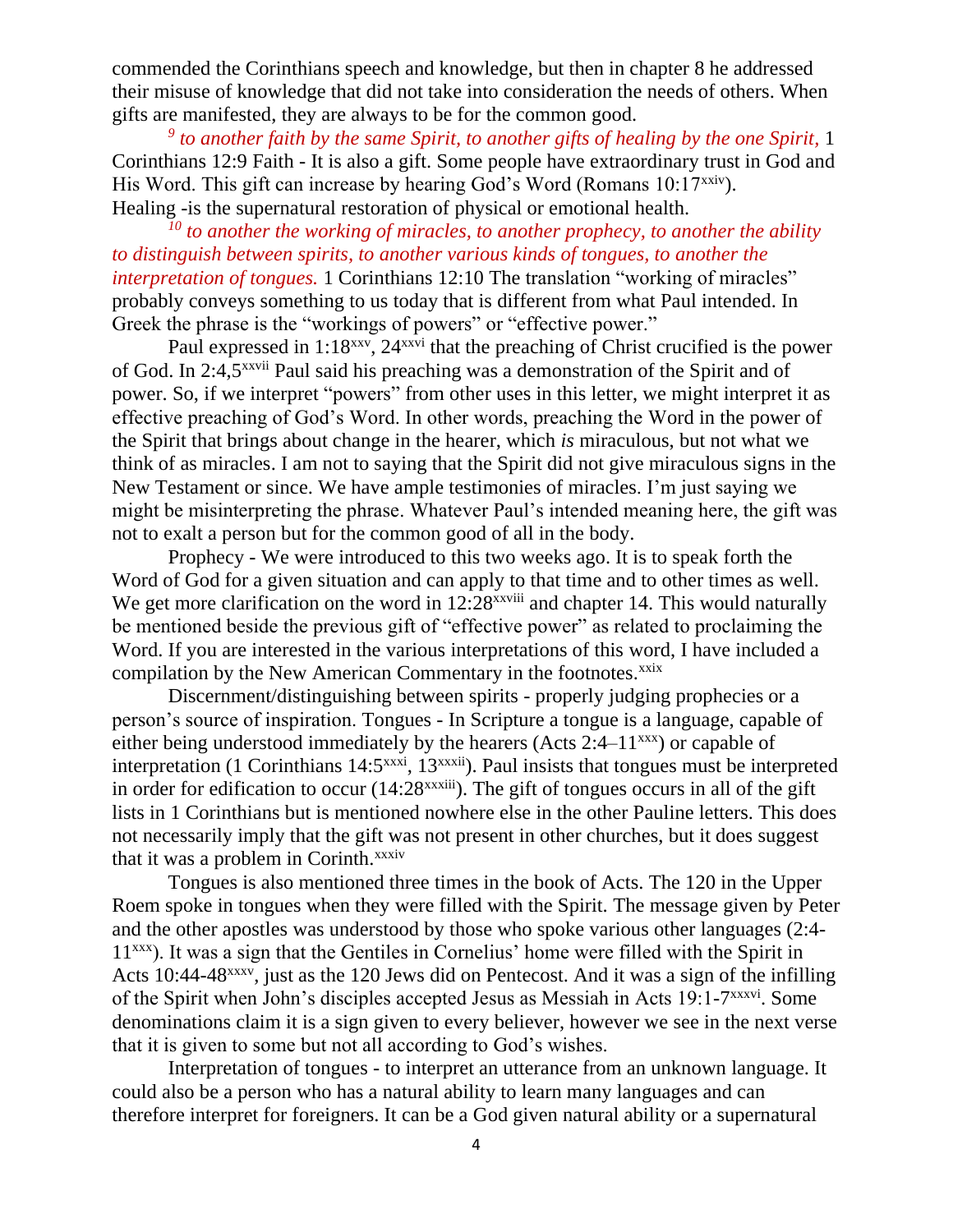one. If the utterance is a heavenly language, it would take a supernatural gift. If it is a language with which the person is familiar it would be a natural gift. There is also something in-between. I know a man who goes on short term mission trips to Peru and speaks to congregations. He knows a little Spanish, but one day his interpreter stopped translating. He asked him why he wouldn't translate. The man said it was because he was speaking Spanish without realizing it.

*<sup>11</sup> All these are empowered by one and the same Spirit, who apportions to each one individually as he wills.* 1 Corinthians 12:11 The same Spirit is the source of the various gifts. God distributes the gifts according to His will. Chapter 14 says we should desire the best gifts<sup>xxxvii</sup>, but ultimately it is God who knows which are best for us and for the body. Complaining about your gift or calling is to complain about God's will for you. It is also misguided in that it does not recognize the need for every gift to make up the whole functioning of the body. We will see that in the passage that follows.

How does this work? Let me give you an illustration. One person has a gift of warmth and an outgoing personality. He just naturally invites people to church. The person he invited comes and is moved by the music, a natural gift enhanced by the Spirit. His heart is opened to receive the word that is preached, another natural gift enhanced by the Spirit, which may mean a prophetic word touches the person's heart. Someone with the gift of hospitality invites them to lunch. Someone at the table has the gift of evangelism and speaks to them about saving faith. The person commits their life to Christ. Another person at a later time is gifted at discipling new believers and talks to the person about baptism and a Bible study. And on and on it goes involving many different people in the body with natural and supernatural gifts used for God's glory.

What do all these gifts have in common. They are from the same Lord and the same Spirit for the glory of God and the salvation of lost souls and to edify the church. They all work together to build up the body for the common good of all in the body. It is never about exalting an individual, but rather it is for the building up of the body. What are your gifts? Sometimes we discover them by accident. You will know because you sense it is something beyond your previous ability. Some call it "sensing the wind of God filling your sails." Find your gift and use it for the common good of the family of God. If you don't, you will miss out on the blessing of God working through you, and the body will miss out on your contribution. Thanks be to God for His gifts, for His amazing plan, and for His willingness to work in and through us all for the good of all!

# Questions:

- 1 Why is Paul answering this question about gifts?
- 2 What are some of the uses of the Greek word *charisma?*
- 3 What are the three blessings in 4-6 and from whom do they come?
- 4 Why is verse 7 the theme?
- 5 How can we serve as we should?
- 6 Why do communes fail?
- 7 List the nine gifts.
- 8 Where is tongues mentioned in Acts and why?
- 9 Why should we never complain about which gifts God gives us?
- 10 How can we discover our gift?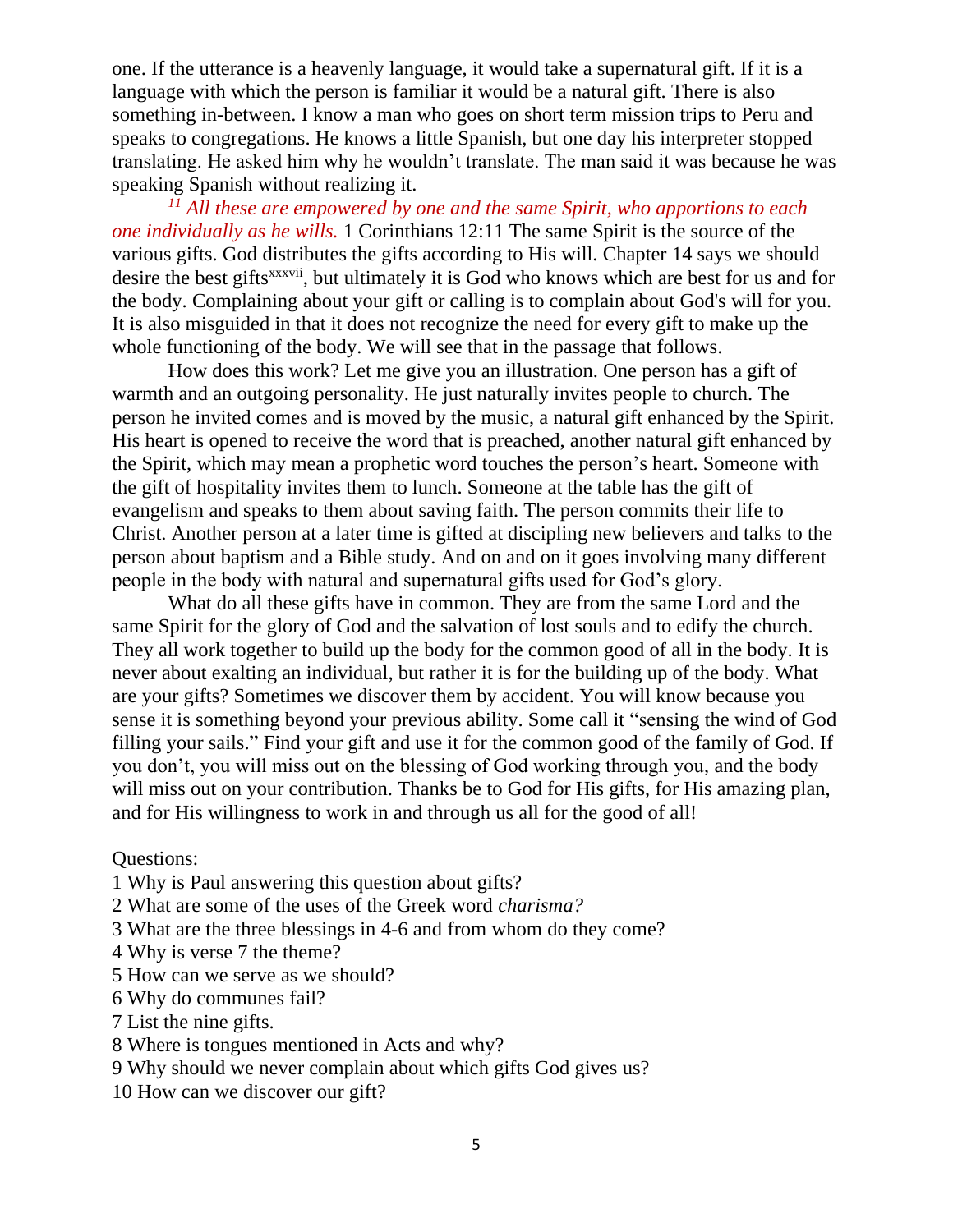#### <sup>i</sup> **1 Corinthians 12:27 (ESV)**

 $27$  Now you are the body of Christ and individually members of it.

ii *Paul's language is fluid and the "manifestation" of the Spirit for the common good in 12:7 probably encompasses all the categories of 12:4-6. The more important theological point is that the rich variety of the allotted gifts reflects the very nature of God himself and that it is the "same" Spirit/God/Lord who distributes the gifts, workings, and services in the church.* Mark Taylor

#### iii **1 Peter 4:10 (ESV)**

 $10$  As each has received a gift, use it to serve one another, as good stewards of God's varied grace:

# iv **Romans 1:11 (ESV)**

<sup>11</sup> For I long to see you, that I may impart to you some spiritual gift to strengthen you  $-$ 

### <sup>v</sup> **Romans 5:15-16 (ESV)**

 $15$  But the free gift is not like the trespass. For if many died through one man's trespass, much more have the grace of God and the free gift by the grace of that one man Jesus Christ abounded for many. <sup>16</sup> And the free gift is not like the result of that one man's sin. For the judgment following one trespass brought condemnation, but the free gift following many trespasses brought justification.

#### vi **Romans 6:23 (ESV)**

 $23$  For the wages of sin is death, but the free gift of God is eternal life in Christ Jesus our Lord.

### vii **Romans 11:29 (ESV)**

<sup>29</sup> For the gifts and the calling of God are irrevocable.

# viii **Romans 12:6-8 (ESV)**

 $6$  Having gifts that differ according to the grace given to us, let us use them: if prophecy, in proportion to our faith;  $^7$  if service, in our serving; the one who teaches, in his teaching;  $^8$  the one who exhorts, in his exhortation; the one who contributes, in generosity; the one who leads, with zeal; the one who does acts of mercy, with cheerfulness.

#### ix **1 Timothy 4:14 (ESV)**

 $14$  Do not neglect the gift you have, which was given you by prophecy when the council of elders laid their hands on you.

#### <sup>x</sup> **2 Timothy 1:6 (ESV)**

 $6$  For this reason I remind you to fan into flame the gift of God, which is in you through the laying on of my hands, xi **Galatians 3:12-13 (ESV)** 

 $12$  But the law is not of faith, rather "The one who does them shall live by them."  $13$  Christ redeemed us from the curse of the law by becoming a curse for us—for it is written, "Cursed is everyone who is hanged on a tree" xii Leadership Ministries Worldwide, *The First & Second Epistle of Paul the Apostle to the Corinthians*, The

Preacher's Outline & Sermon Bible (Chattanooga, TN: Leadership Ministries Worldwide, 1996), 154.

### xiii **Ephesians 4:12 (ESV)**

 $12$  to equip the saints for the work of ministry, for building up the body of Christ,

xiv Yancey, Philip; Brand, Paul; Zondervan. In the Likeness of God (p. 59). Zondervan. Kindle Edition

#### xv **1 Corinthians 14:4 (ESV)**

<sup>4</sup>The one who speaks in a tongue builds up himself, but the one who prophesies builds up the church.

#### xvi **1 Corinthians 2:14 (ESV)**

<sup>14</sup> The natural person does not accept the things of the Spirit of God, for they are folly to him, and he is not able to understand them because they are spiritually discerned.

#### xvii **Philippians 2:3 (ESV)**

 $3$  Do nothing from selfish ambition or conceit, but in humility count others more significant than yourselves.

#### xviii **Acts 2:44-45 (ESV)**

<sup>44</sup> And all who believed were together and had all things in common. <sup>45</sup> And they were selling their possessions and belongings and distributing the proceeds to all, as any had need.

#### xix **Colossians 3:24 (ESV)**

 $24$  knowing that from the Lord you will receive the inheritance as your reward. You are serving the Lord Christ.

### xx **Romans 12:11 (ESV)**

 $11$  Do not be slothful in zeal, be fervent in spirit, serve the Lord.

### xxi **1 Corinthians 2:6-7 (ESV)**

 $6$  Yet among the mature we do impart wisdom, although it is not a wisdom of this age or of the rulers of this age, who are doomed to pass away. <sup>7</sup> But we impart a secret and hidden wisdom of God, which God decreed before the ages for our glory.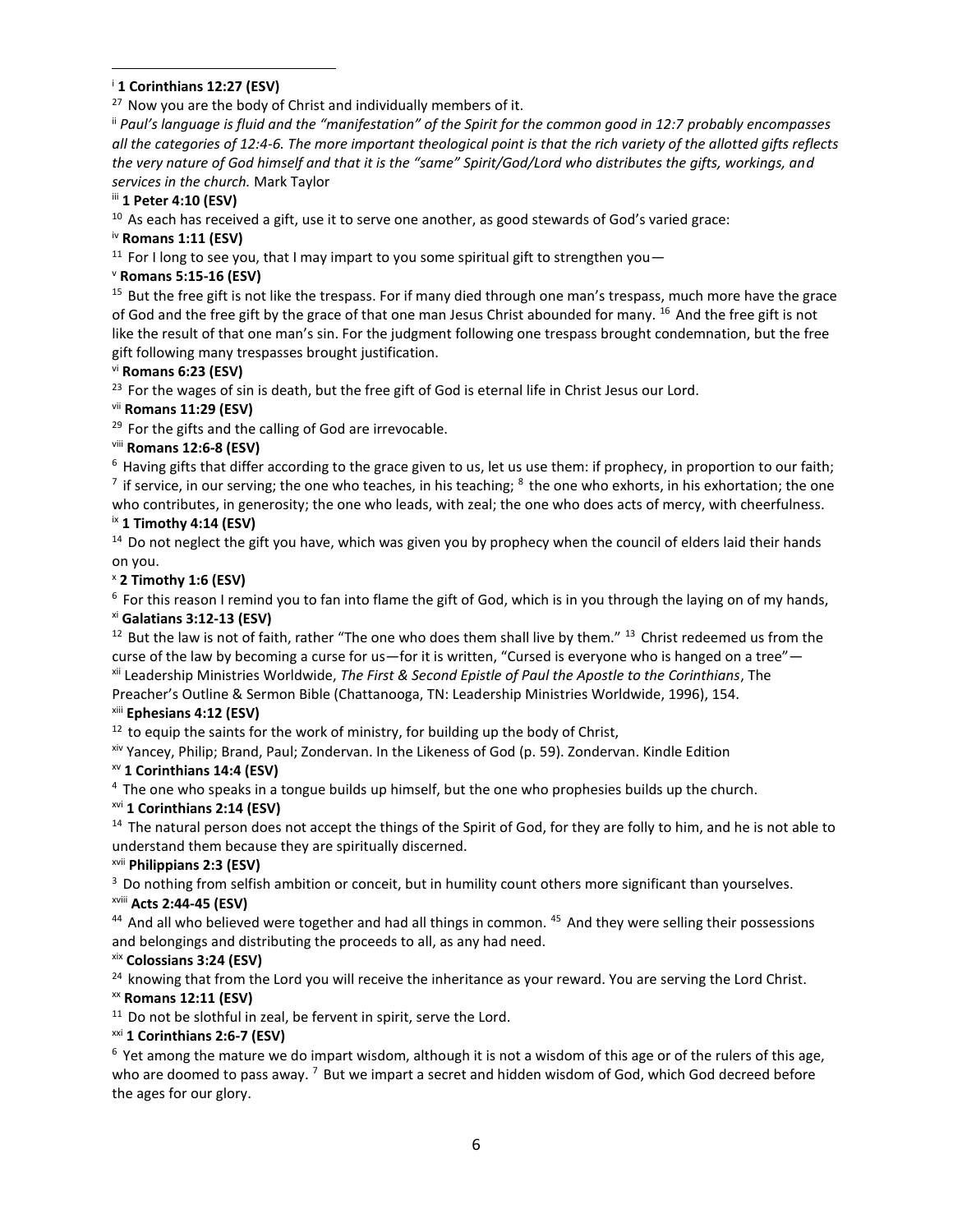#### xxii **1 Corinthians 1:17 (ESV)**

 $17$  For Christ did not send me to baptize but to preach the gospel, and not with words of eloquent wisdom, lest the cross of Christ be emptied of its power.

#### xxiii **1 Corinthians 1:5 (ESV)**

 $5$  that in every way you were enriched in him in all speech and all knowledge—

# xxiv **Romans 10:17 (ESV)**

 $17$  So faith comes from hearing, and hearing through the word of Christ.

#### xxv **1 Corinthians 1:18 (ESV)**

 $18$  For the word of the cross is folly to those who are perishing, but to us who are being saved it is the power of God.

### xxvi **1 Corinthians 1:24 (ESV)**

<sup>24</sup> but to those who are called, both Jews and Greeks, Christ the power of God and the wisdom of God.

# xxvii **1 Corinthians 2:4-5 (ESV)**

 $4$  and my speech and my message were not in plausible words of wisdom, but in demonstration of the Spirit and of power, <sup>5</sup> so that your faith might not rest in the wisdom of men but in the power of God.

### xxviii **1 Corinthians 12:28 (ESV)**

<sup>28</sup> And God has appointed in the church first apostles, second prophets, third teachers, then miracles, then gifts of healing, helping, administrating, and various kinds of tongues.

xxix Grudem thinks that Paul defines prophecy rather broadly and that its function "could include any kind of speech activity that would be helpful to the hearers." Fee asserts that Paul's description of prophecy indicates "spontaneous, Spirit-inspired, intelligible messages, orally delivered in the gathered assembly, intended for the edification or encouragement of the people."<sup>222</sup> Thiselton questions, however, whether or not all manifestations of prophecy reflect this pattern, and submits that prophecy does not necessarily exclude teaching and doctrine (14:3, 31). Prophecy, in Thiselton's view, is the near equivalent of pastoral preaching. After a lengthy survey of options he defines prophecy as a gift of the Spirit that "combines pastoral insight into the needs of persons, communities, and situations with the ability to address these with a God-given utterance or longer discourse (whether unprompted or prepared with judgment, decision, and rational reflection) leading to challenge or comfort, judgment, or consolation, but ultimately building up the addressees."<sup>224</sup> Schreiner defines prophecy more simply as "communicating revelations from God in a spontaneous utterance." Commentators often note the spontaneous nature of prophecy based on Paul's description in 14:29–33, but Schreiner stresses the revelatory nature of the gift as well in light of 14:6, 30 and a few examples in Acts where Luke reports that prophets received spontaneous revelations from God (Acts 11:28; 13:1–3; 21:10–11). Against Grudem, Schreiner contends that the New Testament prophets, like the apostles, spoke the word of the Lord accurately without error. Similarly, Ciampa and Rosner comment, "At the very end of chap. 14 Paul seems to indicate that the argument he has just completed is to be understood as a prophetic message, carrying the authority of Christ himself, and that such an understanding will be confirmed by any true prophets that the Corinthians have in their midst (14:37)." Paul claims that what he writes "is the Lord's command." In the end, defining the nature of prophecy (and tongues) is not Paul's primary task.

# xxx **Acts 2:4-11 (ESV)**

<sup>4</sup> And they were all filled with the Holy Spirit and began to speak in other tongues as the Spirit gave them utterance. <sup>5</sup> Now there were dwelling in Jerusalem Jews, devout men from every nation under heaven. <sup>6</sup> And at this sound the multitude came together, and they were bewildered, because each one was hearing them speak in his own language. <sup>7</sup> And they were amazed and astonished, saying, "Are not all these who are speaking Galileans? 8 And how is it that we hear, each of us in his own native language? <sup>9</sup> Parthians and Medes and Elamites and residents of Mesopotamia, Judea and Cappadocia, Pontus and Asia, <sup>10</sup> Phrygia and Pamphylia, Egypt and the parts of Libya belonging to Cyrene, and visitors from Rome, <sup>11</sup> both Jews and proselytes, Cretans and Arabians—we hear them telling in our own tongues the mighty works of God."

### xxxi **1 Corinthians 14:5 (ESV)**

<sup>5</sup> Now I want you all to speak in tongues, but even more to prophesy. The one who prophesies is greater than the one who speaks in tongues, unless someone interprets, so that the church may be built up.

### xxxii **1 Corinthians 14:13 (ESV)**

 $13$  Therefore, one who speaks in a tongue should pray that he may interpret.

### xxxiii **1 Corinthians 14:28 (ESV)**

<sup>28</sup> But if there is no one to interpret, let each of them keep silent in church and speak to himself and to God. xxxiv Leadership Ministries Worldwide, *The First & Second Epistle of Paul the Apostle to the Corinthians*, The Preacher's Outline & Sermon Bible (Chattanooga, TN: Leadership Ministries Worldwide, 1996), 154.